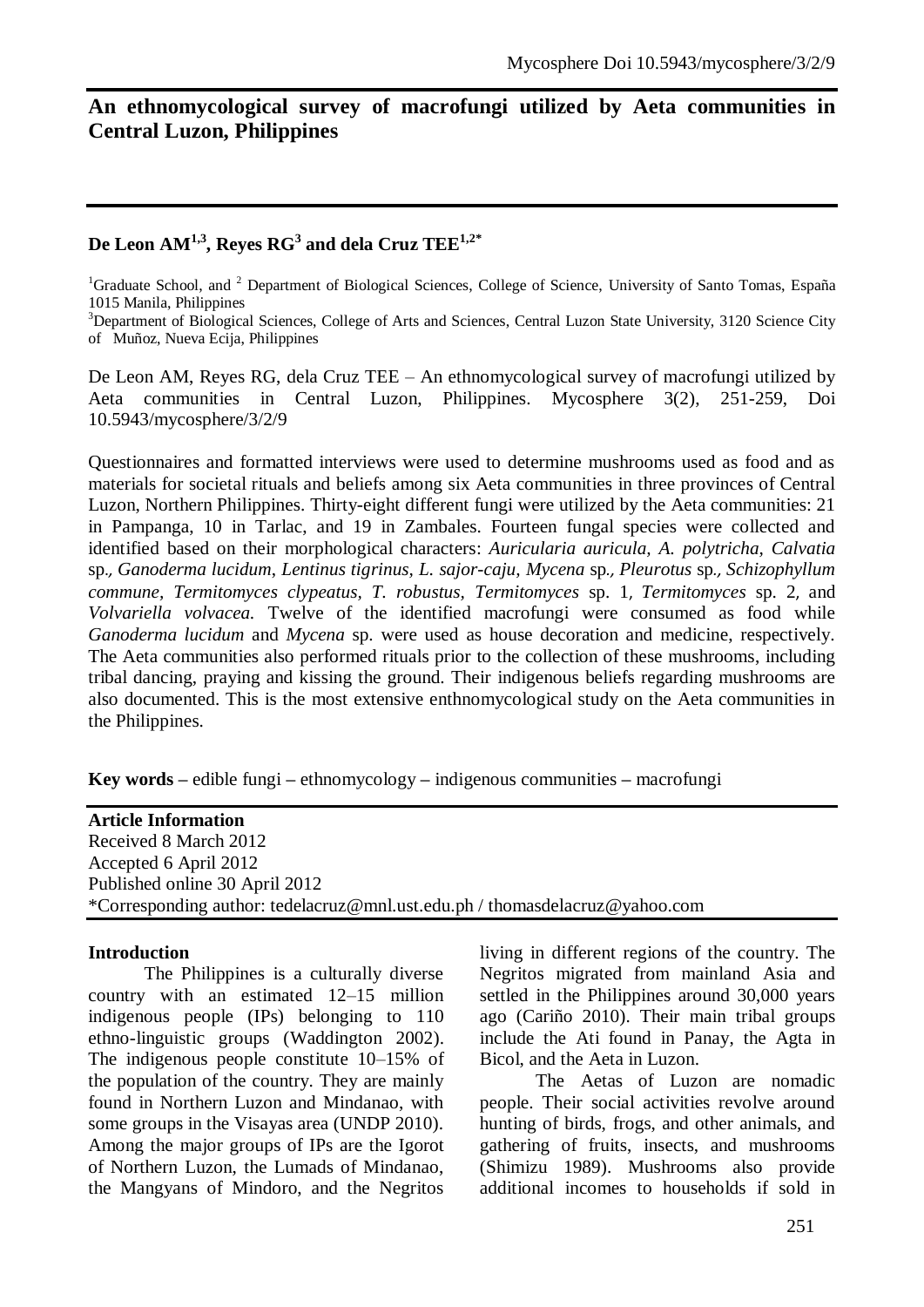

**Fig. 1 –** Map of Central Luzon showing the three study sites.

(1) Floridablanca, Pampanga:

Site 1: Brgy. Mawacat (14° 58' 26" N, 120° 26' 9" E, AD), Aeta population is 1,500.

Site 2: Brgy. Nabuclod (15° 1' 1" N, 120° 26' 36" E, RA), Aeta population is 620.

The Aeta sub-tribe living in this province are the Mag-indi.

(2) Capas, Tarlac:

Site 1: Brgy. Yeyoung (15° 19' 32" N, 120° 25' 1" E, AD), Aeta population is 396.

Site 2: Brgy. Kalangitan (15° 18' 46" N, 120° 31' 11" E, RA), Aeta population is 2,940.

The sub-tribe of the Aetas in this province are the Mag-antsi.

(3) Botolan, Zambales:

Site 1: Brgy. Bucao (15° 15' 28" N, 120° 1' 51" E, AD), Aeta population is 1,570. Site 2: Brgy. Bihawo (15° 19' 8" N, 120° 2' 46" E, RA), Aeta population is 1,020. Aeta communities in this province belong to the sub-tribe Zambal.

regional markets (Yongabi et al. 2004). In the Philippines, IPs were known to utilize macrofungi species for various purposes (Tayamen et al. 2004). However, few published reports document the exact number of macrofungi utilized by these communities. Hence, their indigenous knowledge is poorly documented and not systematically recorded. It is therefore of urgency to properly document this traditional knowledge before it is lost. Thus, our study surveyed and documented the utilization of macrofungi by six Aeta communities in selected areas of Central Luzon.

## **Methods**

### **Study Sites**

Six sites in three provinces (Pampanga, Tarlac and Zambales) in Central Luzon,

Northern Philippines served as the study sites (Fig. 1). In each province, one of the study communities surveyed was Aeta tribe in their ancestral domain (AD) while the other tribe was in a resettlement area (RA). Those in the resettlement areas were Aetas displaced by the eruption of Mt. Pinatubo in 1991.

## **The respondents**

The Aetas are the earliest inhabitants of the Philippines. Their estimated population is around 140,500 individuals. In Central Luzon, they dwell mainly on mountain slopes in the provinces of Bataan, Nueva Ecija, Pampanga, Tarlac, and Zambales. Many of the Aetas living in Nueva Ecija and some towns in Pampanga, Tarlac and Zambales previously lived on the slopes of Mt. Pinatubo but were now in resettlement areas. They regarded the mountain, as the home of their supreme deity,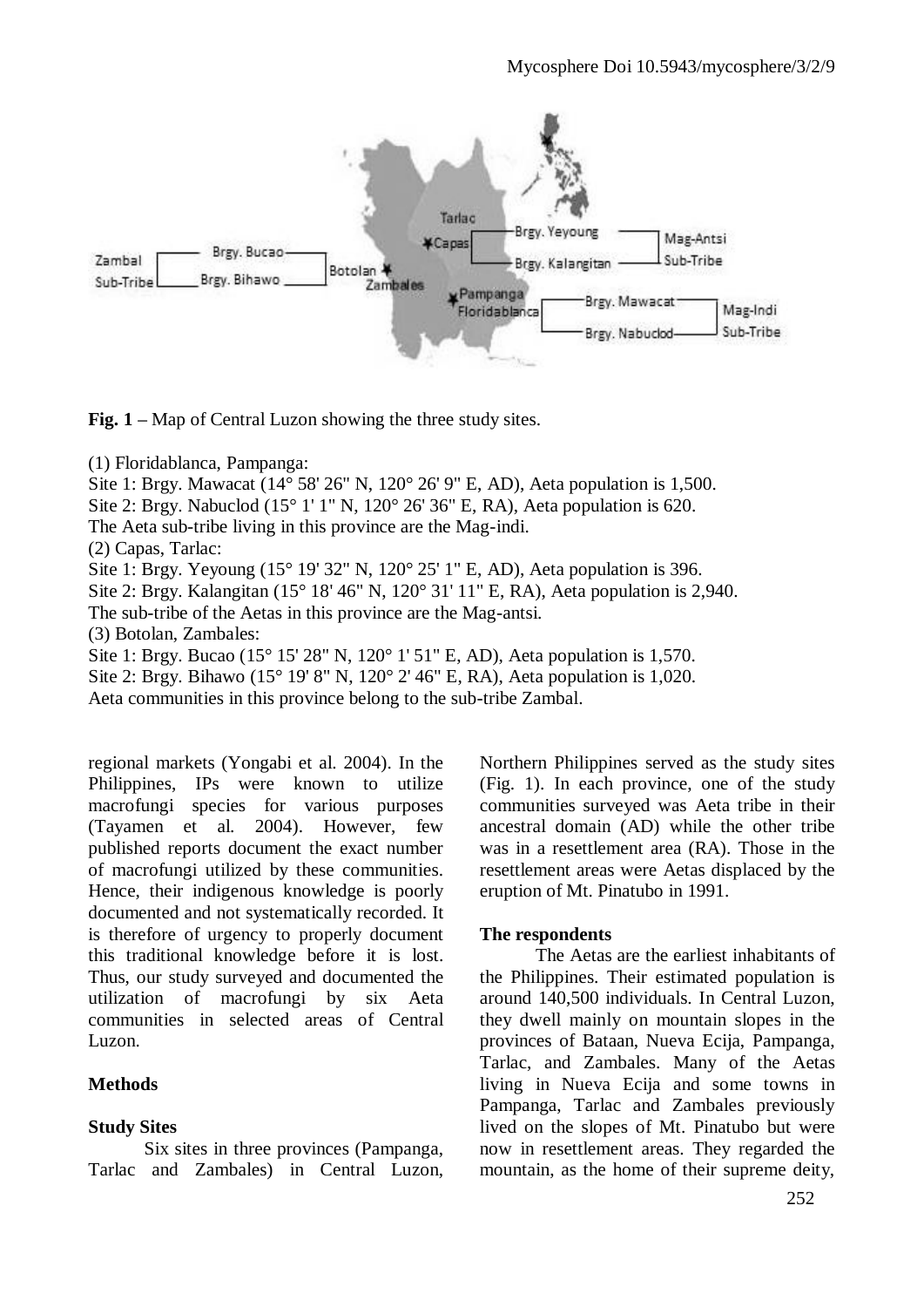|                  |                   |                      | No. of             |          | Age   |     | <b>Civil Status</b><br><b>Educational Attainment</b><br>Gender |    |    | Religion |                                               |               |                   |      |                 |                 |
|------------------|-------------------|----------------------|--------------------|----------|-------|-----|----------------------------------------------------------------|----|----|----------|-----------------------------------------------|---------------|-------------------|------|-----------------|-----------------|
| Province         | <b>Study Site</b> | Sub-Tribe            | <b>Respondents</b> | 16-      | $26-$ | 46- |                                                                |    |    |          | Male Female Married Single College Vocational | High          | <b>Elementary</b> | No.  | <b>Catholic</b> | Non-            |
|                  |                   |                      |                    | 25       | 45    | up  |                                                                |    |    |          |                                               | <b>School</b> |                   | Ans. |                 | <b>Catholic</b> |
| Pampanga Mawacat |                   | Mag–Indi             | 30                 |          | 20    | -8  | 26                                                             | 4  | 26 | 4        | $\Omega$                                      |               | 12                | 17   | 21              | q               |
|                  | Nabuclod          | Mag-Indi             | 30                 | 15       | 13    |     |                                                                | 27 | 27 |          | $\Omega$                                      |               | 16                | 8    | 8               | 22              |
| Tarlac           | Yeyoung           | Mag-Antsi            | 30                 | 9        |       | Q.  |                                                                | 19 | 21 |          | $\Omega$                                      | h.            | 10                | 12   |                 | 30              |
|                  |                   | Kalangitan Mag-Antsi | 30                 | $\Omega$ | 21    | -9  | 21                                                             |    | 27 |          |                                               | 10            | 15                | 0    | 11              | 19              |
| <b>Zambales</b>  | <b>Bucao</b>      | Zambal               | 30                 | 8        |       |     | 12                                                             | 18 | 25 |          |                                               | 12            | 16                |      | 20              | 10              |
|                  | Bihawo            | Zambal               | 30                 |          | 14    |     |                                                                | 24 | 27 |          |                                               |               | 21                |      | 26              |                 |

|  |  |  |  |  |  | Table 1 Socio-demographic profiles of the surveyed six Aeta communities in Central Luzon, Northern Philippines. |
|--|--|--|--|--|--|-----------------------------------------------------------------------------------------------------------------|
|--|--|--|--|--|--|-----------------------------------------------------------------------------------------------------------------|

**Table 2** Survey on the knowledge of mushroom by the six Aeta communities in Central Luzon, Northern Philippines.

| <b>Province</b> |             |                  |                              | Do you know<br>Mushroom? |                | When do mushrooms<br>appear? |                         | Where do mushrooms appear? |                   |                         |                | <b>How Mushrooms are</b><br><b>Utilized?</b> |            |      |                 |                        |
|-----------------|-------------|------------------|------------------------------|--------------------------|----------------|------------------------------|-------------------------|----------------------------|-------------------|-------------------------|----------------|----------------------------------------------|------------|------|-----------------|------------------------|
|                 | <b>Site</b> | <b>Sub-Tribe</b> | No. of<br><b>Respondents</b> | Yes                      | N <sub>0</sub> | No Ans.                      | When<br>it's<br>raining | When<br>it's hot           | When<br>it's cold | <b>Decaying</b><br>Logs | Leaf<br>Litter | <b>Soil</b>                                  | No<br>Ans. | Food | <b>Medicine</b> | N <sub>0</sub><br>Ans. |
| Pampanga        | Mawacat     | Mag-Indi         | 30                           | 25                       | $\Omega$       |                              | 30                      |                            | 27                | 27                      | 26             | 27                                           |            | 27   |                 |                        |
|                 | Nabuclod    | Mag-Indi         | 30                           | 24                       | 4              |                              | 30                      |                            |                   | 21                      | ⌒              | 21                                           |            | 29   | 4               |                        |
| Tarlac          | Yeyoung     | Mag-Antsi        | 30                           | 30                       | $\Omega$       |                              | 30                      |                            |                   | 29                      |                | 30                                           |            | 30   | $\mathbf{0}$    |                        |
|                 | Kalangitan  | Mag-Antsi        | 30                           | 30                       |                |                              | 30                      |                            |                   | 23                      | 23             | 27                                           | 16         | 30   | 10              | $\theta$               |
| Zambales        | Bucao       | Zambal           | 30                           | 24                       | 4              |                              | 30                      |                            |                   | 10                      |                | 25                                           |            | 29   | $\bigcap$       |                        |
|                 | Bihawo      | Zambal           | 30                           | 30                       |                |                              | 30                      |                            | 10                | 9                       |                | 30                                           |            | 30   | 0               |                        |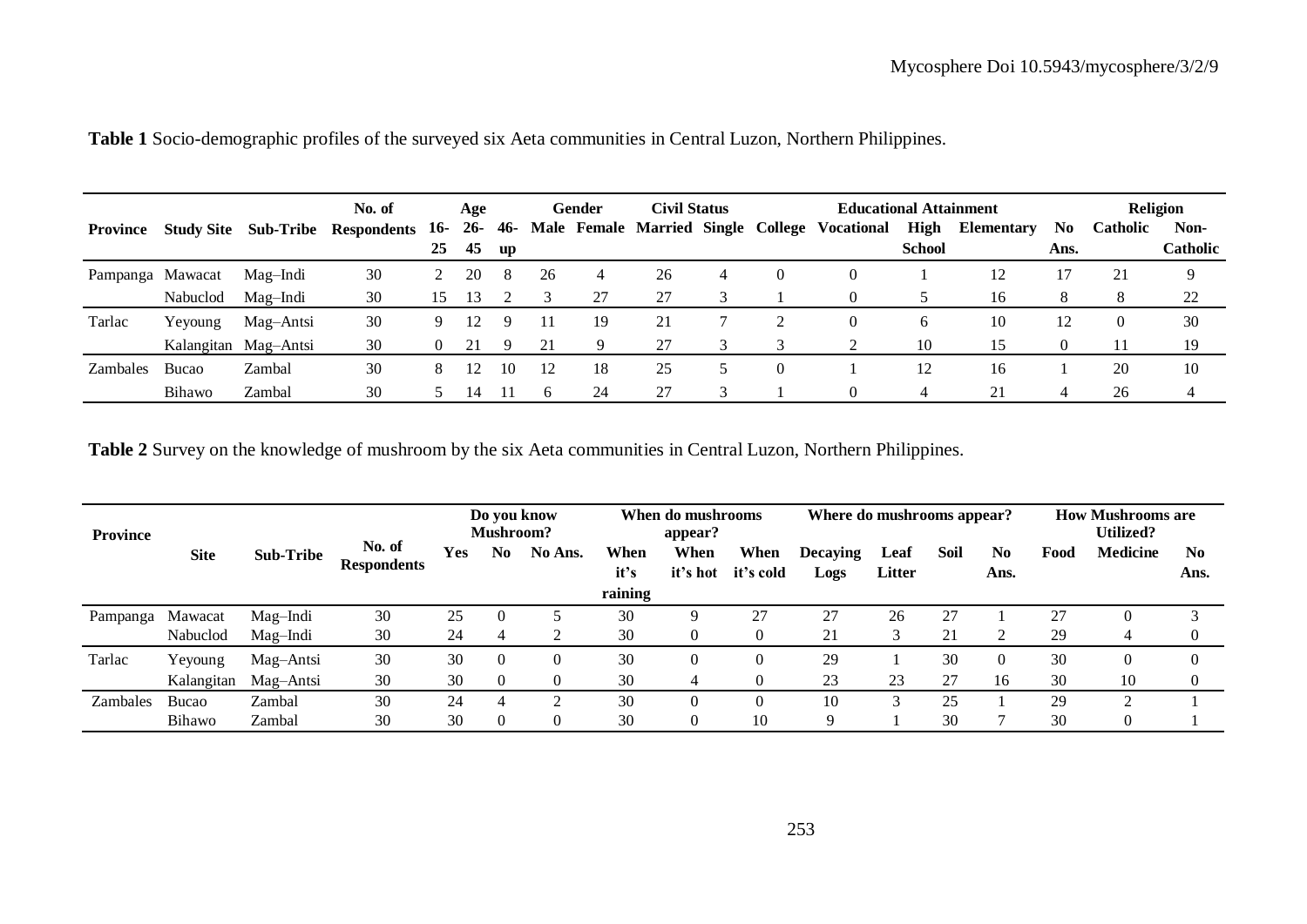Apo Namalyari. The Aetas are divided into seven sub-tribes according to their dialect. These are: (1) Mag-Indi (Pampanga), (2) Mag-Antsi (Tarlac), (3) Zambal (Zambales) (4) Ambala (Bataan), (5) Kabayukan (Bataan), (6) Kaunana (Bataan), and (7) Magbekin or Magbukon (Bataan).

#### **Survey Questionnaire and Interview**

Initially, a letter was given to the tribal heads in the study sites requesting permission to conduct research in their areas. A permit was also secured from the National Commission on Indigenous People (NCIP) of the Republic of the Philippines. A meeting was then held with the tribal heads and elders in each of the Aeta communities for the conduct of the survey questionnaires and interview.

Information asked in the questionnaires included: socio-demographic data, knowledge on mushrooms, and beliefs and practices on mushroom collection and cultivation. The survey questionnaires were given to 30 respondents per study site (aged 16 and above). Formatted interviews of the tribal chieftains and other elders were also done to gather more data on the mushrooms they utilized and their traditions. During the collection of specimens, the tribal heads and other members of the tribe including a representative from NCIP joined the field collection and provided additional information.

### **Collection and Identification of Specimens**

All visibly present macrofungi utilized by the Aeta communities were collected during the rainy season (from May to October 2011) with the assistance of the tribal chieftains and other tribe members. Specimens were initially photographed in their habitat, collected and placed in bags, then taken to the laboratory for identification. For fleshy specimens, samples were preserved in 95% ethanol. Other specimens, particularly the polypore fungi, were air-dried and prepared as herbarium specimens. Fruiting body morphologies including cap size, cap description, etc. were determined for each of the specimens. A spore print was made from fleshy mushrooms while sectioning was done for non-fleshy mushrooms. Identification was made by comparing morphologies with published literature, e.g., Quimio (2001), Lodge et al. (2004).

#### **Data analysis**

The socio-demographic profiles of the respondents in the six Aeta communities were tabulated to provide basic information on the respondents. The number of identified fungi recorded in the survey questionnaire was determined for each of the sub-tribes. The mushrooms reported in the questionnaires were correlated or compared with the collected specimens. A list of the different fungal species and their local names and utilization was prepared from the study.

### **Results and Discussion**

### **Socio-demographic profiles**

Most of the Aeta respondents were 26- 45 years old, female, married and with Catholicism as their main religion (Table 1). This is also true with most of the IPs found in Northern Luzon (Cabauatan 2008). Many of the respondents also reached only elementary level in their education. This was attributed to poverty. The situation is also very similar with most of the IPs in the Philippines (NCIP 2009).

### **Indigenous Knowledge on Mushrooms and their Utilization**

Most of the Aeta respondents, regardless of their tribal affiliation and present settlement area, knew about mushrooms (Table 2). All sub-tribes believed that mushrooms appear when it rained. However, three subtribes, i.e. the Mag-Indi in Brgy. Mawacat, Pampanga, the Mag-Antsi in Brgy. Kalangitan, Tarlac, and the Zambal in Brgy. Bihawo, Zambales, believed that mushrooms appear also during the cold months (December– January) and/or hot months (March–April). This observation was supported by Reyes et al. (2003) wherein mushrooms could grow anytime of the year in the Philippines as long as present or growing in moist areas. Tayamen et al. (2004) noted that some species grew only after heavy downfall. The Aeta respondents believed that mushrooms grow in soil, decaying logs, and leaf litter (Table 2).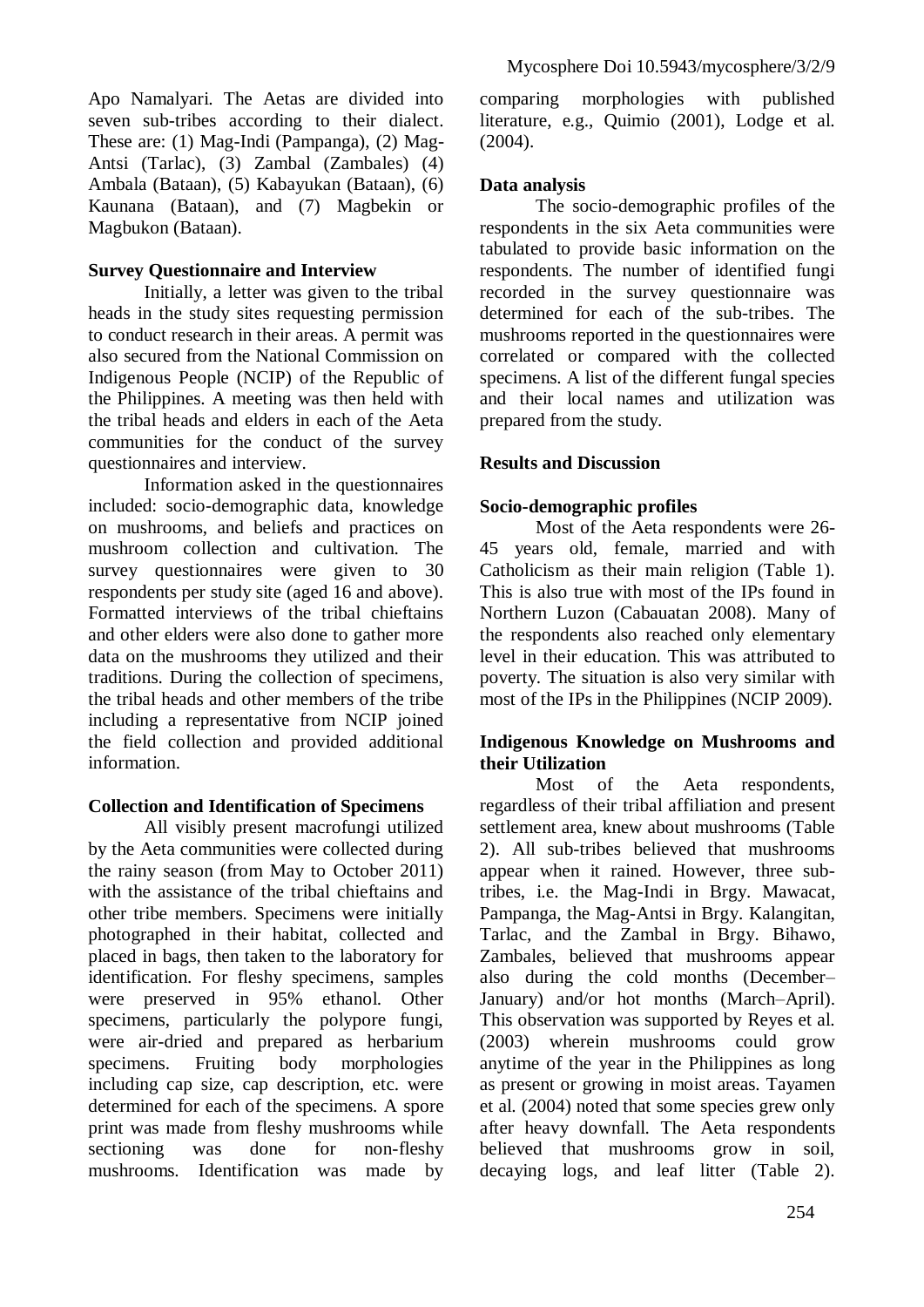| <b>Local Names</b>                   | <b>Scientific Names</b>                 | Mag-Indi                 | Mag-Antsi Zambal |                          |
|--------------------------------------|-----------------------------------------|--------------------------|------------------|--------------------------|
| Kuwat Amucao                         | Volvariella volvacea                    |                          | $^{+}$           | $^{+}$                   |
| Kuwat Anglap/Papait                  | Mycena sp.                              | $^{+}$                   |                  |                          |
| Kuwat Aray                           | nc                                      |                          |                  | $^{+}$                   |
| Kuwat Awili                          | nc                                      | $^{+}$                   |                  |                          |
| <b>Kuwat Balite</b>                  | nc                                      | $^{+}$                   |                  |                          |
| Kuwat Bayto                          | Nc                                      | $+$                      | ۳                |                          |
| Kuwat Baytuat                        | nc                                      | $^{+}$                   |                  |                          |
| Kuwat Bola/Duldul                    | Calvatia sp.                            |                          | $^{+}$           |                          |
| Kuwat Gilatgilatan                   | Termitomyces clypeatus                  |                          |                  | $^{+}$                   |
| Kuwat Ginikan/Saging                 | Volvariella volvacea                    | $^{+}$                   |                  |                          |
| Kuwat Hanggilit                      | Schizophyllum commune                   |                          |                  | $^{+}$                   |
| Kuwat Kahoy                          | Ganoderma lucidum                       |                          |                  | $^{+}$                   |
| Kuwat Karael                         | nc                                      |                          | $^{+}$           | $\overline{a}$           |
| Kuwat Kasoy                          | Pleurotus sp.                           |                          |                  | $+$                      |
| Kuwat Kawayan                        | Lentinus sajor-caju                     | $^{+}$                   | $^{+}$           | $^{+}$                   |
| Kuwat Kikitban                       | Lentinus tigrinus                       |                          |                  | $^{+}$                   |
| Kuwat Kogon                          | nc                                      |                          |                  | $^{+}$                   |
| Kuwat Kuritdit                       | Schizophyllum commune                   | $^{+}$                   |                  |                          |
| Kuwat Kuyog                          | Termitomyces clypeatus                  | $^{+}$                   | $^{+}$           | $\overline{\phantom{a}}$ |
| Kuwat Lupa/Uong                      | Termitomyces clypeatus                  |                          |                  | $^{+}$                   |
| Kuwat Malakamawey                    | Termitomyces robustus/Termitomyces sp.2 | ٠                        |                  | $+$                      |
| Kuwat Malakamay                      | Termitomyces robustus/Termitomyces sp.2 | $^{+}$                   |                  |                          |
| Kuwat Mangga                         | ni                                      | L.                       |                  | $^{+}$                   |
| Kuwat Maya                           | Nc                                      | $^{+}$                   | $^{+}$           | $^{+}$                   |
| Kuwat Mayo                           | Termitomyces sp. 1                      | $^{+}$                   | $^{+}$           | $\overline{+}$           |
| Kuwat Miyapol                        | Lentinus tigrinus                       | $^{+}$                   | ۳                | ٠                        |
| Kuwat Puking Buykan                  | Nc.                                     | $^{+}$                   |                  |                          |
| Kuwat Pulelen                        | $\overline{\text{ni}}$                  |                          |                  | $^{+}$                   |
| <b>Kuwat Punso</b>                   | Termitomyces clypeatus                  | $^{+}$                   | $^{+}$           | $^{+}$                   |
| Kuwat Puyo                           | nc                                      |                          |                  | $^{+}$                   |
| Kuwat Susong Biik                    | Nc                                      | $^{+}$                   | $^{+}$           |                          |
| Kuwat Tagyang Biklat                 | Nc                                      | $\overline{+}$           | ÷,               | $\overline{a}$           |
| Kuwat Malabalugbog dagis/Kuling baki | Auricularia auricula/A. polytricha      | $^{+}$                   | $^{+}$           |                          |
| Kuwat Takaclomuwag                   | nc                                      | $\overline{\phantom{a}}$ |                  | $^{+}$                   |
| Kuwat Takbulaw                       | Nc                                      | $\overline{+}$           |                  |                          |
| Kuwat Taklabaw                       | Nc                                      | $^{+}$                   |                  |                          |
| Kuwat Tangkiki                       | Auricularia auricula/A. polytricha      | $\overline{a}$           |                  | $^{+}$                   |
| Kuwat Titiwbaboy                     | Nc                                      | $^{+}$                   |                  |                          |
| <b>Total</b>                         |                                         | 21                       | 10               | 19                       |

**Table 3** Mushrooms reported by the Aeta communities in Central Luzon, Northern Philippines based on the survey-questionnaires, interviews, and collected specimens.

 $nc =$  mushrooms not present during the sampling period

 $ni =$  collected mushrooms, could not be identified

The Aetas collect mushrooms mainly for food and rarely for medicine and other purposes (Table 2). The cooking method preferred by the Aetas for nearly all edible mushrooms were sautéed or boiled with other vegetables and fermented fish sauce. Unfortunately, there are no other reported researches on the ethnomycology of other IPs in the Philippines so our result cannot be compared to see if other IPs also shares the

same beliefs. In Guyana, the cooking method preferred by the Patamona indigenous tribe was steaming the mushroom in leaves collected in the forests (Henkel et al. 2004).

#### *Listing of Mushrooms Utilized by the Aetas*

There were 38 records of macrofungi that are utilized by the different Aeta subtribes: 21 fungal records in Pampanga, 10 in Tarlac, and 19 in Zambales (Table 3).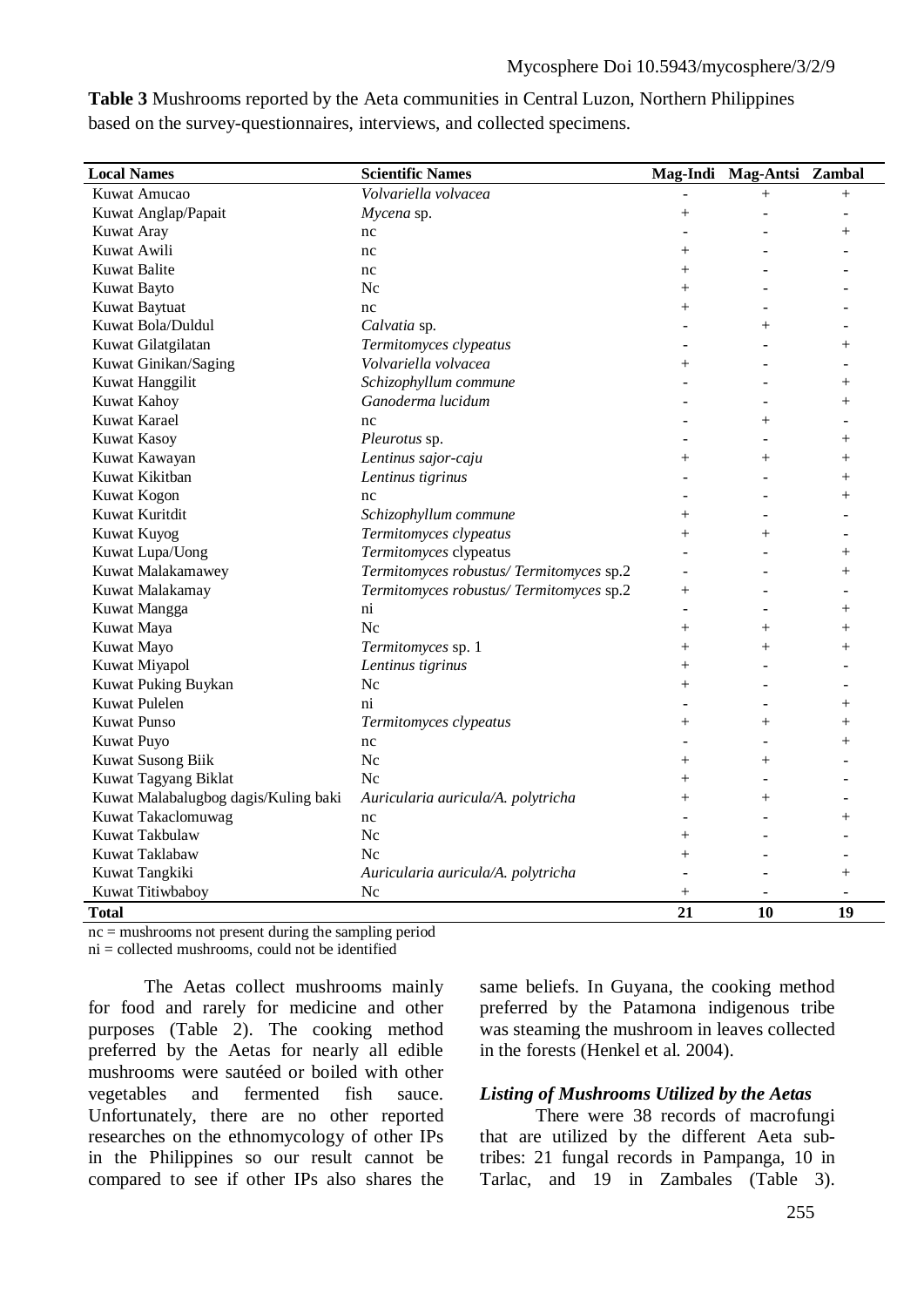However, during the entire duration of the mushroom collection from May to October 2011, only 14 fungal species were encountered, collected and identified (Table 3). Twelve species were utilized as food: *Auricularia auricula, A. polytricha, Calvatia* sp*., Lentinus tigrinus, L. sajor-caju, Pleurotus* sp*., Schizophyllum commune, Termitomyces clypeatus, T. robustus,* two species of *Termitomyces,* and *Volvariella volvacea* (Table 4).

IPs from the African continent eat about 300 species of fungi (Rammeloo & Walleyn 1993). Fungal species were also used by indigenous people as food in Mexico (Garibay-Orijel et al. 2006, Montoya et al. 2004), Malaysia (Christensen & Larsen 2005), and Papua New Guinea (Sillitoe 1995). In Africa, various kinds of wild edible mushrooms were found, of which 15 to 25 species were locally well known and eaten throughout Zambia (Pegler & Pierce 1980). Many of these were also sold in market places. For example, *Auricularia polytricha* is consumed in many African regions, more particularly in Nigeria. Other species of edible mushrooms found in Africa included *Agrocybe*  spp., *Boletus* spp., *Canthareullus* spp., *Calvatia* spp., *Coprinus* spp., *Lactaricus kabansus*, *L*. *inversus*, *L. piperatus*, *L. edulis*, *Lentinus cladopus*, *L. squarosulus*, *L. tuber-regium*, *Macrolepiota procera*, *M. zeyheri*, *Pleurotus squarrosulus*, *Psathyrella atroumbonata, P. candolleana, Russula* spp*., Schizophyllum commune, Terfezia boudieri, T. claveryi, T. pfeilii, Termitomyces microcarpus, T. clypeatus, T. shimperi, T. titanicus, T. auratiacus, T. globu-lus, T. eurhizus, T. robustus, Tricholoma loba-yense, T. matsutake, Volvariella volvacea, V. esculenta*, and *V. speciosa* (Labarere & Gemini 2000). Of these, *A. polytricha, S. commune, T. clypeatus, T. robustus,* and *V. volvacea* were also reported as edible mushrooms by the Aeta communities (Table 4).

In Zambales, one sub-tribe (Zambal) reported that *Ganoderma lucidum* was used for house decoration while in Pampanga, a species of *Mycena* was used as medicine by the subtribe Mag-Indi (Table 5). In Germany, a new metabolite extracted from *Mycena* sp. was found to be active against bacteria and fungi

(Sheldrik 1990). *Ganoderma lucidum*, on the other hand, is utilized mostly as medicine and no previous research cites its use as a household decoration.

Twenty-one local names for several mushroom species were used by sub-tribe Mag-Indi, 10 by sub-tribe Mag-Antsi, and 19 by sub-tribe Zambal (Table 3). However, all mushrooms are generally known as "kuwat" by all Aeta sub-tribes and thus, names for specific species of mushrooms always have this term as a prefix.

Interestingly, we observed similarities in local names given to mushrooms (Table 4). For example, *Termitomyces* sp. 1, which grows only in May, was locally called by all the subtribes as "kuwat mayo". "Mayo" is the local term for the month of May. It is also interesting to note that the different Aeta communities also used different local names for similar species of mushrooms (Table 4). For example, the subtribe Zambal from Zambales used "kuwat gilatgilatan" as local name for *Termitomyces clypeatus.* On the other hand, sub-tribe Mag-Indi from Pampanga used "kuwat uong" while sub-tribe Mag-Antsi from Tarlac used "kuwat kuyog" as the local name for this fungal species. They also used same local names for different species of mushrooms, e.g. *Termitomyces* sp*.* 2 and *Termitomyces robustus* were both locally called "kuwat malakamay or kuwat malakamawey" by sub-tribes Mag-Indi (Pampanga) and Zambal (Zambales) (Table 4). This naming of mushrooms by the Aeta communities was based on the substrates where the mushrooms were actually found. Similarly, the Igala people of Nigera named mushrooms according to its features and the substrates where they are found (Ayodele et al. 2011). In our study, *Lentinus sajor-caju* is known as "kuwat kawayan" since it is found growing in bamboo (*Bambusa vulgaris*). In the Philippines, "kawayan" is the local name for this species of bamboo. At this time we cannot say the number of mushrooms utilized by the Aeta communities until specimens for the locally given names are all collected and accounted for, which may take several years. However, our study provides baseline information on the species of mushrooms utilized by the Aeta tribes.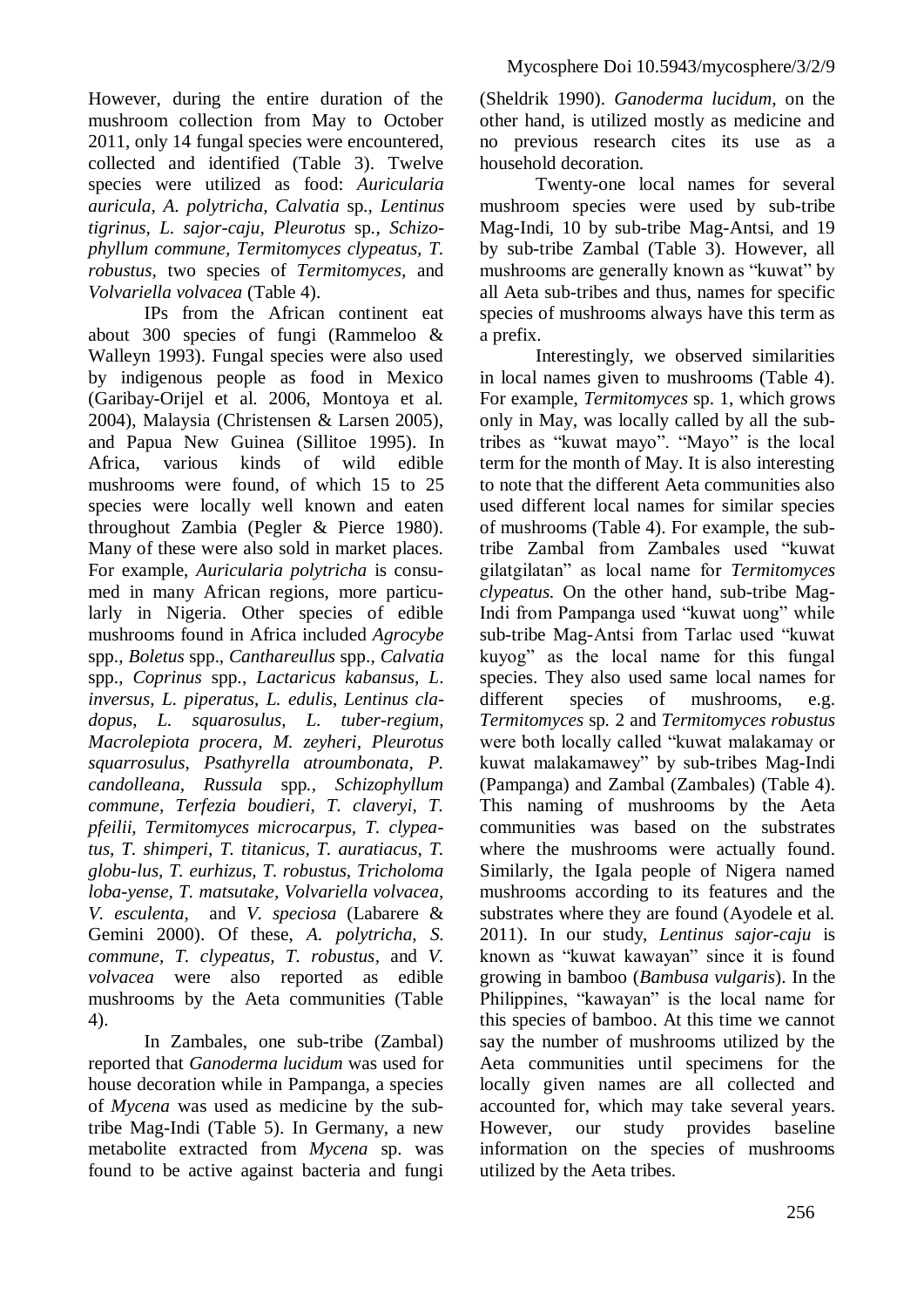| <b>Scientific Name</b>    | <b>Different Aeta Sub-Tribes</b>           |                          |                        |  |  |  |  |  |  |
|---------------------------|--------------------------------------------|--------------------------|------------------------|--|--|--|--|--|--|
|                           | Mag-Indi                                   | <b>Mag-Antsi</b>         | <b>Zambal</b>          |  |  |  |  |  |  |
| Auricularia auricular     | Kuwat Malabalugbug dagis/Kuwat Kuling baki | Kuwat Malabalugbug dagis | Kuwat Tangkiki         |  |  |  |  |  |  |
| Auricularia polytricha    | Kuwat Tikbakulaw                           | Kuwat Malabalugbug dagis | Kuwat Tangkiki         |  |  |  |  |  |  |
| Calvatia sp.              |                                            | Kuwat Bola/Kuwat Duldul  |                        |  |  |  |  |  |  |
| Ganoderma lucidum         |                                            |                          | Kuwat Kahoy            |  |  |  |  |  |  |
| <i>Pleurotus</i> sp.      |                                            |                          | <b>Kuwat Kasoy</b>     |  |  |  |  |  |  |
| Lentinus tigrinus         | Kuwat Miyapol                              |                          | Kuwat Kikitban         |  |  |  |  |  |  |
| Lentinus sajor-caju       |                                            |                          | Kuwat Kawayan          |  |  |  |  |  |  |
| $Mycena$ sp.              | Kuwat Anglap/Kuwat Papait                  |                          |                        |  |  |  |  |  |  |
| Schizophyllum commune     | Kuwat Kuritdit                             |                          | Kuwat Hanggilit        |  |  |  |  |  |  |
| Termitomyces clypeatus    | Kuwat Uong/Kuwat Lupa                      | Kuwat Kuyog              | Kuwat Gilatgilatan     |  |  |  |  |  |  |
| Termitomyces robustus     | Kuwat Malakamay                            |                          | Kuwat Malakamawey      |  |  |  |  |  |  |
| <i>Termitomyces</i> sp. 1 | Kuwat Mayo                                 | Kuwat Mayo               | Kuwat Mayo/Kuwat Yabot |  |  |  |  |  |  |
| Termitomyces sp. 2        | Kuwat Malakamay                            |                          | Kuwat Malakamawey      |  |  |  |  |  |  |
| Volvariella volvacea      | <b>Kuwat Saging</b>                        | Kuwat Amucao             | Kuwat Amucao           |  |  |  |  |  |  |

**Table 4** Similarities in local names of collected mushrooms utilized by the six Aeta communities in Central Luzon, Northern, Philippines

Negative (-) means not utilized by the specific Aeta sub- tribes.

|  |  | Table 5 Mushrooms utilized by the six Aeta communities in Central Luzon, Northern Philippines. |
|--|--|------------------------------------------------------------------------------------------------|
|--|--|------------------------------------------------------------------------------------------------|

|                        |                     | Sub-tribe Mag-Indi |                     | <b>Sub-tribe Mag-Antsi</b> | <b>Sub-tribe Zambal</b> |             |  |
|------------------------|---------------------|--------------------|---------------------|----------------------------|-------------------------|-------------|--|
| <b>Mushroom</b>        | <b>Mawacat</b> (AD) | Nabuclod (RA)      | <b>Yeyoung</b> (AD) | Kalangitan (RA)            | <b>Bucao</b> (AD)       | Bihawo (RA) |  |
| As Food                |                     |                    |                     |                            |                         |             |  |
| Auricularia auricular  |                     |                    |                     |                            |                         |             |  |
| Auricularia polytricha |                     |                    |                     |                            |                         |             |  |
| Calvatia sp.           |                     |                    |                     |                            |                         |             |  |
| Lentinus tigrinus      |                     |                    |                     |                            |                         |             |  |
| Lentinus sajor-caju    |                     |                    |                     |                            |                         |             |  |
| <i>Pleurotus</i> sp.   |                     |                    |                     |                            |                         |             |  |
| Schizophyllum commune  |                     |                    |                     |                            |                         |             |  |
| Termitomyces clypeatus |                     |                    |                     |                            |                         |             |  |
| Termitomyces robustus  |                     |                    |                     |                            |                         |             |  |
| Termitomyces sp. 1     |                     |                    |                     |                            |                         |             |  |
| Termitomyces sp. 2     |                     |                    |                     |                            |                         |             |  |
| Volvariella volvacea   | $^{+}$              |                    |                     |                            |                         |             |  |
| As Medicine            |                     |                    |                     |                            |                         |             |  |
| Mycena sp.             |                     |                    |                     |                            |                         |             |  |
| As Decoration          |                     |                    |                     |                            |                         |             |  |
| Ganoderma lucidum      |                     |                    |                     |                            |                         |             |  |

 $+$  = utilized by the Aeta sub-tribes  $-$  = not utilized by the Aeta sub-tribes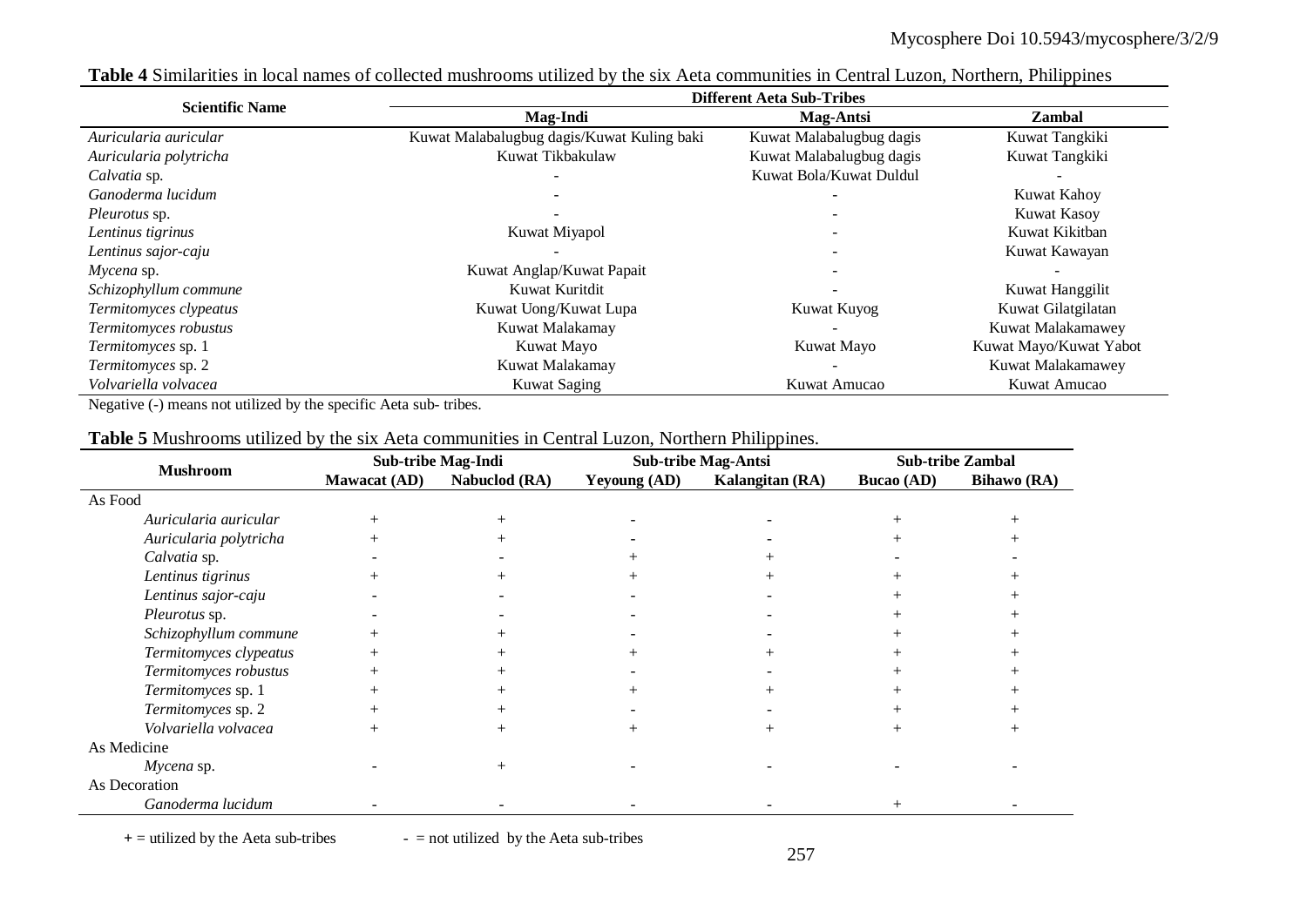The number of species utilized by different Aeta tribes varies in relation to their residential sites (Table 5). It is interesting to note that the mushrooms utilized by the Aeta communities in their ancestral domains were also utilized by the sub-tribes who now live in the resettlement areas. This shows that the subtribes that resettled in different communities other than their ancestral domains still observe their customs and beliefs on mushrooms and utilized the same species of mushrooms they once used in their ancestral homes. Their utilization of these species remained the same. For example, *T. clypeatus* was used as food by all three sub-tribes living in their ancestral domains. The same species were also used as food by other sub-tribes presently living in the resettlement areas.

### **Indigenous Beliefs on Mushroom Cultivation and Utilization**

The different Aeta sub-tribes are also governed by different indigenous beliefs when it comes to mushroom collection, utilization, and cultivation. Some of their indigenous knowledge was as follows:

(1) They do not cook mushrooms together with yellow or red vegetables or with shrimps, fish, and snails as eating these cooked food could cause fatal sickness.

(2) One large mushroom species identified only as belonging to the genus *Termitomyces* is believed to be guarded by supernatural beings. Thus, before collecting this mushroom, subtribe Mag-Indi performs dancing rituals or asks permission from the spirits and kisses the ground.

(3) Sub-tribe Zambal simply thanks their local deity "Apo Namalyari" for the abundance of their collected mushrooms.

(4) Sub-tribe Mag-Antsi in Tarlac forbids combing their hair and singing while cooking mushrooms. They believed this could attract lightning to strike the person.

(5) Sub-tribe Zambal also mentioned that they should not observe the development of mushrooms on the ground as the mushroom will not continue to grow.

(6) Interestingly, all Aeta sub-tribes believed that spontaneous lightning causes the growth of mushrooms. Such a belief was also known in Japanese farming folklore (Ryall, 2010). In fact, researchers in northern Japan bombarded a variety of mushrooms in lab-based garden plots with artificially induced lightning to see if electricity actually makes the fungi multiply (Ryall, 2010).

(7) The Aeta sub-tribes also believed that mushrooms grow where the water used to wash or clean mushrooms was thrown. This is expected since mushroom spores present in the washed water would germinate and form fruiting bodies.

In summary, 38 macrofungi were recorded by the six Aeta sub-tribes in Pampanga, Tarlac and Zambales. Only 14 species of these reported mushrooms were collected and identified. The Aeta sub-tribes used these mushrooms as food, as medicine or as household decoration.

Interestingly, the Aetas used similar common names for different species of mushrooms since naming of the species was based on their substrates. All sub-tribes used the same species of mushrooms when living in their ancestral homes or in resettlement areas. Our study highlighted the importance of enthnomycological studies in preserving the indigenous knowledge of our indigenous people.

### **Acknowledgements**

This research project is supported by a dissertation grant given by the Commission on Higher Education (CHED), Republic of the Philippines. The authors thank Dr. Cristina Binag, Research Center for Natural and Applied Sciences, UST and Dr. Sofronio Kalaw, Center for Tropical Mushroom Research and Development, CLSU for their assistance in the conduct of this study. We also thank Mr. Sallong Sunggod and the staff of the National Commission on Indigenous People (NCIP) for their assistance during the field collection.

## **References**

Ayodele SM, Akpaja EO, Adamu Y 2011 - Some edible and medicinal mushrooms of Igala Land in Nigeria, their sociocultural and ethnomycological